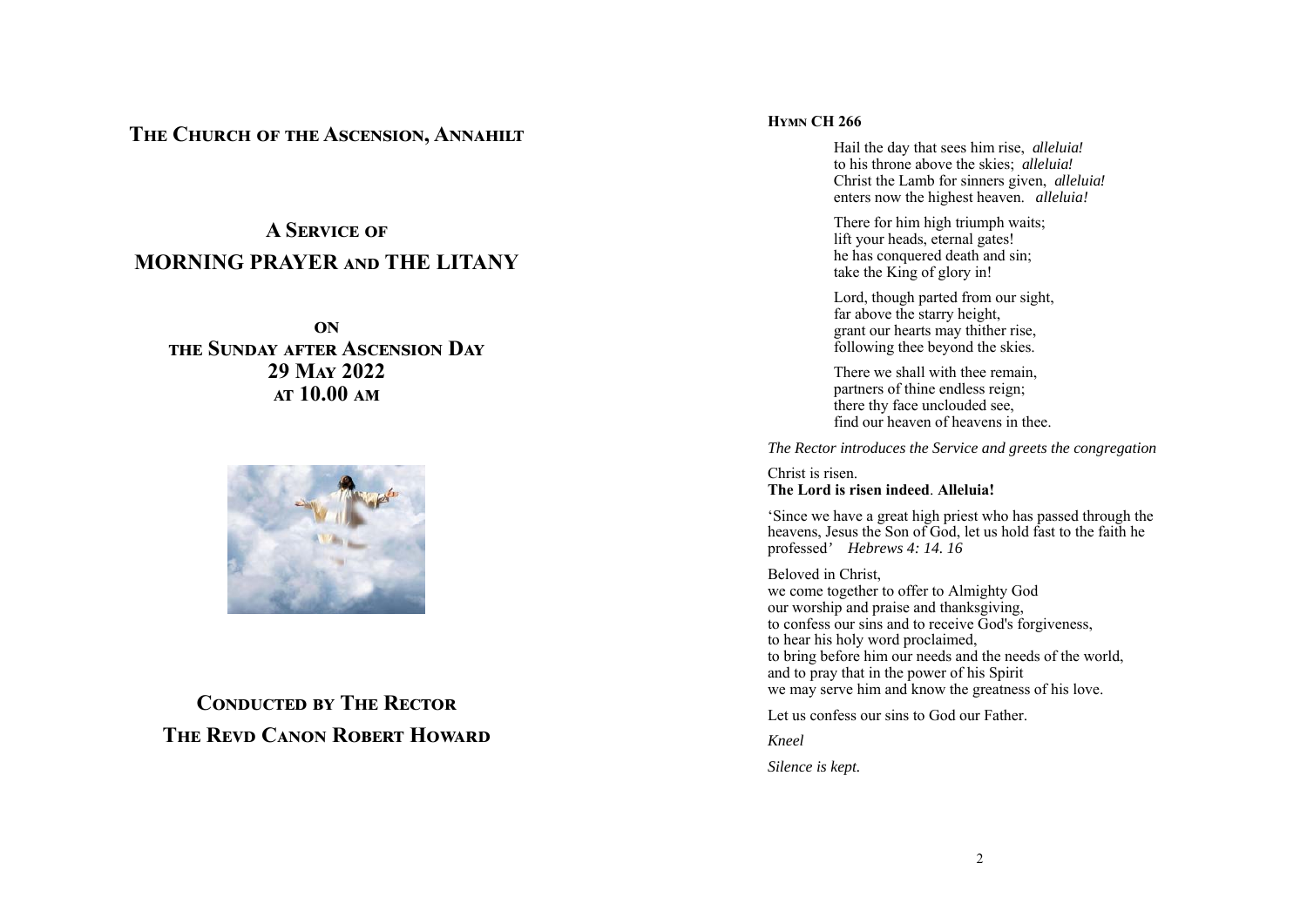**Heavenly Father, we have sinned against you and against our neighbour in thought and word and deed, through negligence, through weakness, through our own deliberate fault; by what we have done and by what we have failed to do. We are truly sorry and repent of all our sins. For the sake of your Son Jesus Christ who died for us, forgive us all that is past; and grant that we may serve you in newness of life to the glory of your name. Amen.** 

#### *The Rector pronounces the absolution.*

Almighty God, who forgives all who truly repent, have mercy on us, pardon and deliver us from all our sins, confirm and strengthen us in all goodness, and keep us in eternal life; through Jesus Christ our Lord. **Amen**.

#### *Stand*

*Minister* O Lord, open our lips: *People* **and our mouth will proclaim your praise**. *Minister* O God, make speed to save us: *People* **O Lord, make haste to help us.**  *Minister* Glory to the Father, and to the Son, and to the Holy Spirit: *People* **as it was in the beginning, is now, and shall be for ever. Amen.**  *Minister* Praise the Lord: *People* **The Lord's name be praised.** 

#### **EASTER ANTHEMS TRADITIONAL CHANT 421**

Christ our passover is | sacri • ficed | for us; therefore | let us | keep the | feast, Not with the old leaven nor with the leaven of | malice • and wickedness; but with the unleavened bread | of sin | cerity • and | truth. Christ being raised from the dead | dieth • no | more: death hath no | more do | minion | over him. For in that he died he died unto | sin | once:

but in that he liveth he | liveth | unto | God. Likewise reckon ye also yourselves to be dead indeed | unto | sin: but alive unto God through | Jesus | Christ our | Lord. Christ is | risen • from the | dead: and become the first | fruits of | them that | slept. For since by | man came | death: by man came also the resur | rection| of the | dead. For as in Adam | all | die: even so in Christ shall | all be | made a | live.

Glory to the Father and | to the | Son: and | to the | Holy | Spirit; as it was in the be  $|$  ginning is  $|$  now: and shall be for  $|$  ever. A-| men

## **PSALM 24 DOMINI EST TERRA CHANT 526**

1 The earth is the Lord's, and all that | therein | is: the compass of the world, and | they that | dwell there | in. 2 For he hath founded it up | on the | seas: and pre | pared it up | on the | floods. 3 Who shall ascend into the | hill of the | Lord: or who shall rise up | in his | holy | place? 4 Even he that hath clean hands, and a | pure | heart: and that hath not lift up his mind unto vanity  $*$  nor  $\vert$  sworn to de  $\vert$ ceive his | neighbour. 5 He shall receive the | blessing from the | Lord: and righteousness from the | God of | his salvation. 6 This is the generation of  $\vert$  them that  $\vert$  seek him: even of them that seek thy  $|$  face, O  $|$  God of  $|$ Jacob. 7 Lift up your heads, O ye gates, and be ye lift up, ye ever | lasting | doors: and the King of | glory shall come | in. 8 Who is the | King of | glory: it is the Lord strong and mighty, even the | Lord | mighty in | battle. 9 Lift up your heads, O ye gates, and be ye lift up, ye ever | lasting | doors: and the King of | glory | shall come | in. 10 Who is the | King of | glory: even the Lord of hosts,  $|\tilde{h}$  he is the  $|\tilde{K}$  King of  $|\tilde{g}$  glory. Glory to the Father and | to the | Son and | to the | Holy | Spirit :

As it was in the be  $|$  ginning is  $|$  now, and shall be for  $|$  ever, A |men.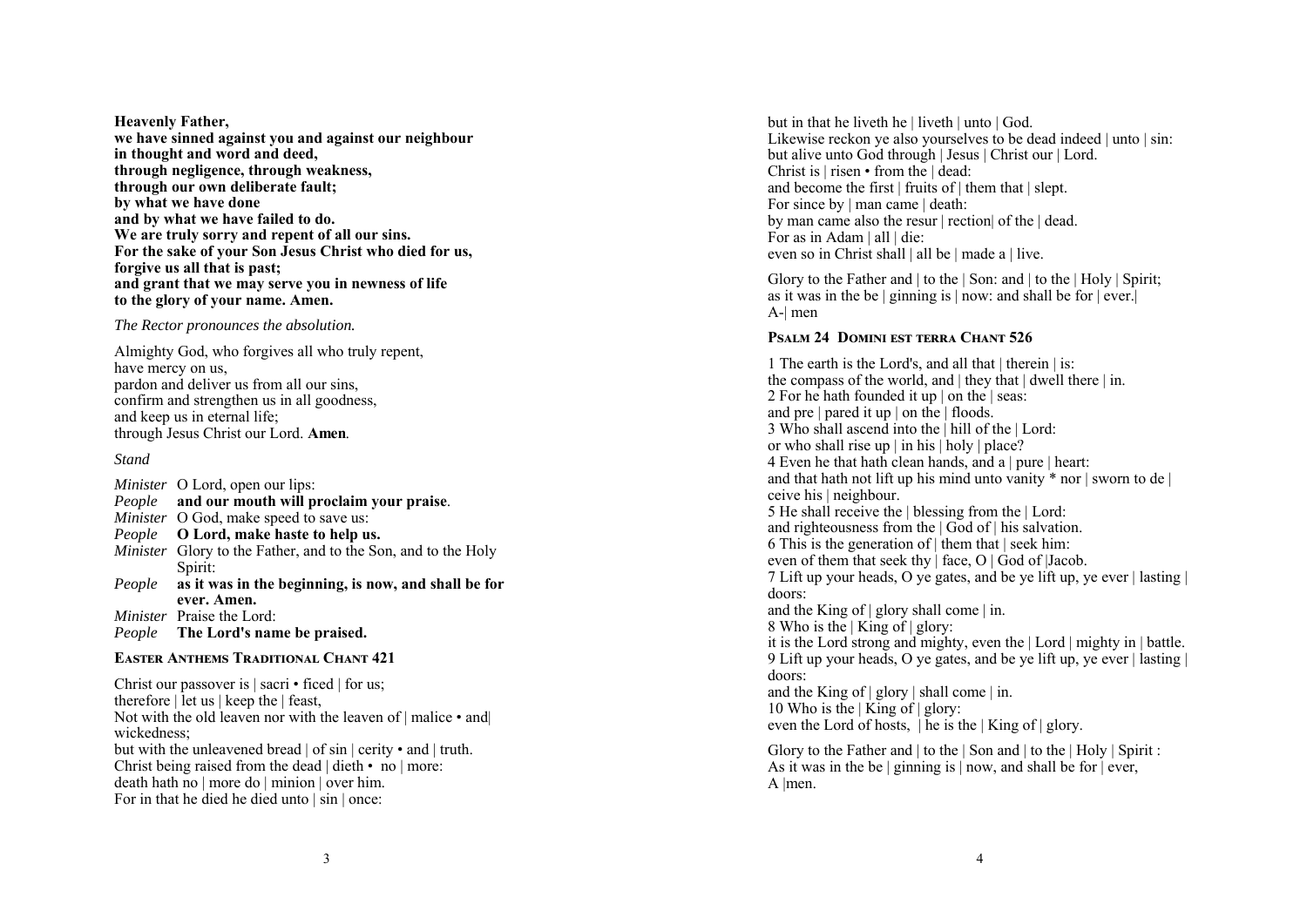## **FIRST READING**

A Reading from the book of the Acts of the Apostles, Chapter 1 beginning at verse 1

1In the first book, Theophilus, I wrote about all that Jesus did and taught from the beginning <sup>2</sup>until the day when he was taken up to heaven, after giving instructions through the Holy Spirit to the apostles whom he had chosen. 3After his suffering he presented himself alive to them by many convincing proofs, appearing to them over the course of forty days and speaking about the kingdom of God. 4While staying\* with them, he ordered them not to leave Jerusalem, but to wait there for the promise of the Father. 'This', he said, 'is what you have heard from me; <sup>5</sup>for John baptized with water, but you will be baptized with- the Holy Spirit not many days from now<sup>5</sup>

6 So when they had come together, they asked him, 'Lord, is this the time when you will restore the kingdom to Israel?<sup>7</sup> He replied, 'It is not for you to know the times or periods that the Father has set by his own authority. <sup>8</sup>But you will receive power when the Holy Spirit has come upon you; and you will be my witnesses in Jerusalem, in all Judea and Samaria, and to the ends of the earth.' When he had said this, as they were watching, he was lifted up, and a cloud took him out of their sight.  $^{10}$ While he was going and they were gazing up towards heaven, suddenly two men in white robes stood by them. <sup>11</sup>They said, 'Men of Galilee, why do you stand looking up towards heaven? This Jesus, who has been taken up from you into heaven, will come in the same way as you saw him go into heaven.'

## **CANTICLE**

## **TE DEUM TRADITIONAL CHANT 13 & 14**

## *Part 1*

- 1 We praise | thee O | God, we acknowledge | thee to | be the | Lord.
- 2 All the earth doth | worship | thee, the | Father | ever|lasting.
- 3 To thee all angels cry aloud the heavens and all the  $\vert$  powers there $\vert$ in, to thee Cherubim and Seraphim con|tin·ual|ly do | cry,
- 4 Holy, Holy, Holy, Lord | God · of Sa| baoth: heaven and earth are full of the | majes ty | of thy | glory.
- 5 The glorious company of the apostles | praise | thee; the goodly fellowship of the  $|$  prophets  $|$  praise  $|$  thee.
- The | noble | army  $\circ$  of | martyrs | praise | thee.
- 7 The | holy | Church throughout all the world | doth ac knowledge | thee;
- The Father of an | infin·ite | majesty, thine honourable, true, and only Son, also the  $|$  Holy  $|$  Spirit  $\cdot$  the  $|$  Comforter.

*Part 2* 

- 9 Thou art the King of  $|$  glory  $\cdot$  O  $|$  Christ. Thou art the everllasting  $|\text{ Son of } \cdot \text{ the }|$  Father.
- 10 When thou tookest upon thee to de|liver | man, thou didst not ab|hor the | Virgin's | womb.
- 11 †When thou hadst overcome the | sharpness · of | death, thou didst open the kingdom of  $|$  heaven  $\cdot$  to  $|$  all be $|$ lievers.
- 12 Thou sittest at the right | hand of | God, in the | glory | of the | Father.
- 13 We be lieve that | thou shalt | come to | be our | judge.
- 14 We therefore pray thee | help thy | servants, whom thou hast relablemed  $\cdot$  with thy | precious | blood.
- 15 Make them to be numbered | with thy | saints in | glory | ever|lasting.

## **SECOND READING**

A Reading from the Gospel according to Saint Luke Chapter 24 beginning at verse 44

44 Then he said to them, 'These are my words that I spoke to you while I was still with you—that everything written about me in the law of Moses, the prophets, and the psalms must be fulfilled.<sup>45</sup>Then he opened their minds to understand the scriptures,  $46$  and he said to them, 'Thus it is written, that the Messiah<sup>\*</sup> is to suffer and to rise from the dead on the third day, 47and that repentance and forgiveness of sins is to be proclaimed in his name to all nations, beginning from Jerusalem. <sup>48</sup>You are witnesses<sup>\*</sup> of these things. <sup>49</sup>And see, I am sending upon you what my Father promised; so stay here in the city until you have been clothed with power from on high.'

50 Then he led them out as far as Bethany, and, lifting up his hands, he blessed them. 51While he was blessing them, he withdrew from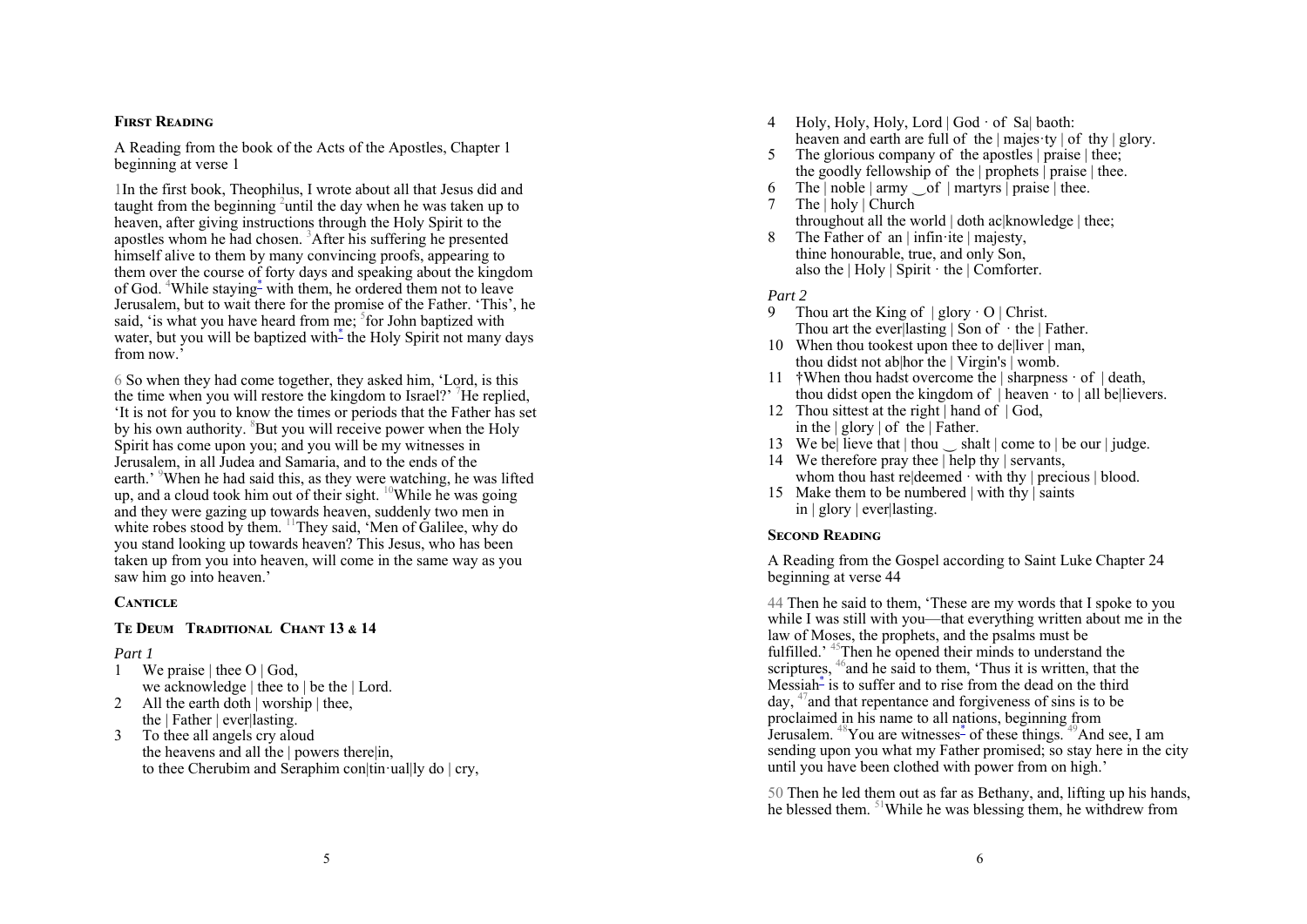them and was carried up into heaven.<sup> $*$  52</sup>And they worshipped him, and  $\ddot{\text{}}$  returned to Jerusalem with great joy;  $\frac{53}{2}$  and they were continually in the temple blessing God.<sup>\*</sup>

#### **CANTICLE**

#### GLORY AND HONOUR CHANT 78

- 1 Glory and | honour · and | power are yours by | right O | Lord our | God.
- 2 For you crelated | all things and by your | will they | have their | being.
- 3 Glory and | honour · and | power are yours by  $|\text{ right } O |$  Lamb  $\cdot$  for us  $|\text{ claim:}$
- 4 For by your blood you ransomed | us for | God from every race and language from  $|$  every  $|$  people  $\cdot$  and  $|$  nation.
- 5 To make us a | kingdom of | priests, to stand and | serve be|fore our | God.
- 6 To him who sits on the throne and  $\vert$  to the  $\vert$  Lamb be praise and honour, glory and might, for ever and  $|$  ever.  $|$  Almen.

**THE APOSTLES' CREED** 

**I believe in God, the Father almighty, creator of heaven and earth.** 

**I believe in Jesus Christ, God's only Son, our Lord. Who was conceived by the Holy Spirit, born of the Virgin Mary. Suffered under Pontius Pilate, was crucified, died and was buried; he descended to the dead. On the third day he rose again; he ascended into heaven, he is seated at the right hand of the Father, and he will come again to judge the living and the dead.** 

**I believe in the Holy Spirit, the holy catholic Church, the communion of saints, the forgiveness of sins, the resurrection of the body, and the life everlasting. Amen.** 

#### **THE PRAYERS OF THE PEOPLE**

*Minister* The Lord be with you *People* **And also with you** 

#### *Kneel*

*Minister Let us pray. Minister* Lord have mercy *People* **Christ have mercy**  *Minister* Lord have mercy

**Our Father, who art in heaven, hallowed be thy name, thy kingdom come, thy will be done, on earth as it is in heaven. Give us this day our daily bread. And forgive us our trespasses as we forgive those who trespass against us. And lead us not into temptation, but deliver us from evil. For thine is the kingdom, the power and the glory, for ever and ever. Amen.** 

*The versicles and responses may be said.* 

Show us your mercy , O Lord: **and grant us your salvation.** 

O Lord, save the Queen: **and grant her government wisdom**.

Let your ministers be clothed with righteousness: **and let your servants shout for joy.** 

O Lord, save your people: **and bless those whom you have chosen.** 

Give peace in our time, O Lord: **and let your glory be over all the earth.** 

O God, make clean our hearts within us: **and renew us by your Holy Spirit.**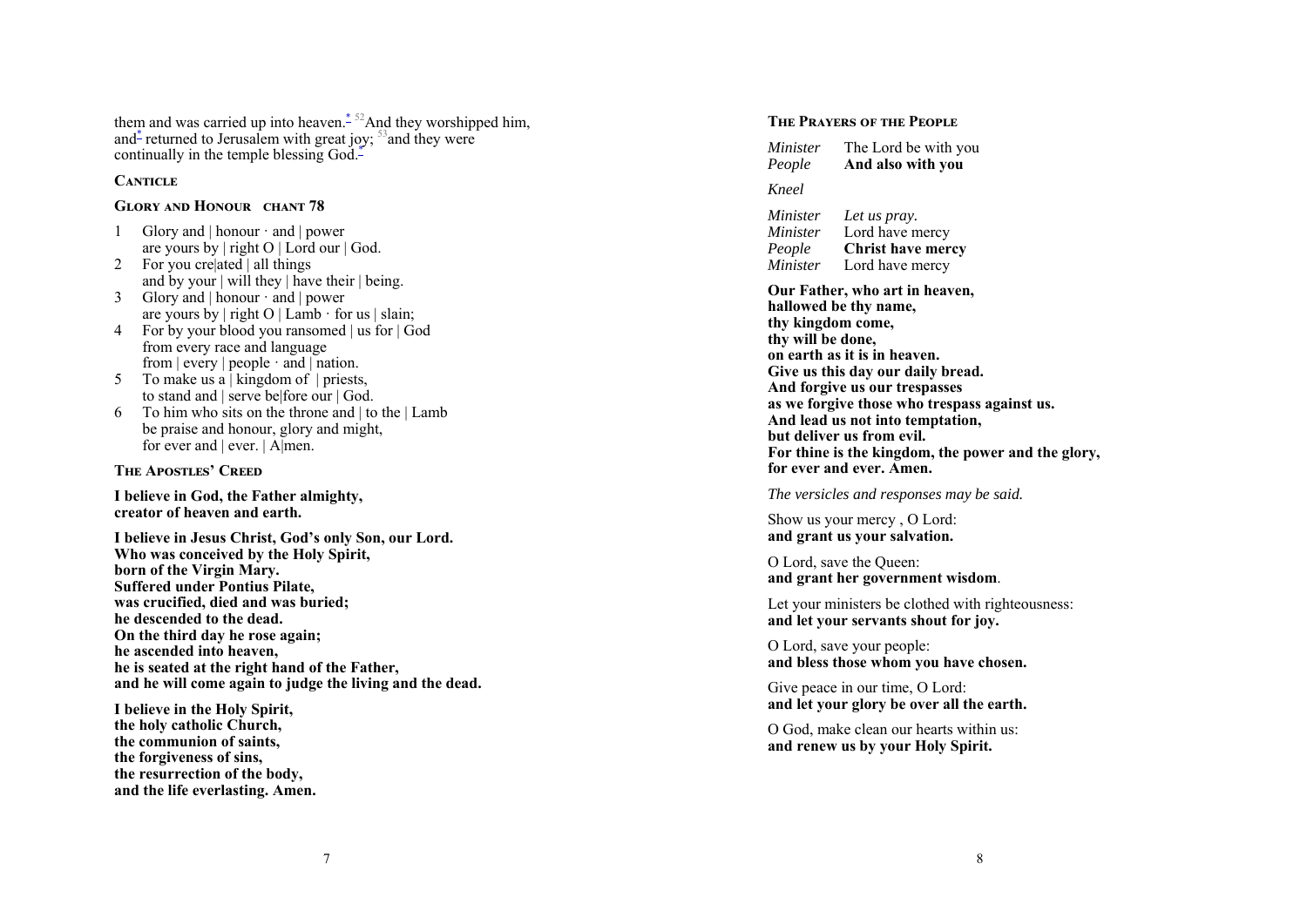## **THE COLLECTS**

O God the King of Glory, you have exalted your only Son Jesus Christ with great triumph to your kingdom in heaven: Mercifully give us faith to know that, as he promised, he abides with us on earth to the end of time; who is alive and reigns with you and the Holy Spirit, one God, now and for ever. **Amen.** 

**O God, the author of peace and lover of concord, to know you is eternal life, and to serve you is perfect freedom: Defend us in all assaults of our enemies, that we, surely trusting in your protection, may not fear the power of any adversaries; through Jesus Christ our Lord. Amen.** 

**O Lord, our heavenly Father, almighty and everliving God, we give you thanks for bringing us safely to this day: Keep us from falling into sin or running into danger, and in all things guide us to know and do your will; through Jesus Christ our Lord. Amen.** 

## **HYMN T&P 80**

King of kings, majesty, God of heaven living in me, gentle Saviour, closest friend, strong deliverer, beginning and end, all within me falls at your throne.

*Your majesty, I can but bow, I lay my all before you now. In royal robes I don't deserve I live to serve your majesty, I live to serve your majesty.* 

Earth and heaven worship you, love eternal, faithful and true, who bought the nations, ransomed souls, brought this sinner near to your throne; all within me cries out to praise.

## **THE LITANY**

*The Rector says:*  Let us pray in the word of the Litany.

*Kneel or Sit* 

God the Father, creator of heaven and earth, **have mercy on us.**

God the Son, Redeemer of the world, **have mercy on us.**

God the Holy Spirit, giver of life, **have mercy on us.**

Holy, blessed and glorious Trinity, three Persons in one God, **have mercy on us.**

 $\mathcal{D}$ 

1

Save us, good Lord, from all sin and wickedness, from pride, hypocrisy and conceit, from envy, hatred and malice, and all uncharitableness, **save us, good Lord.**

From sins of thought, word and deed, from the lusts of the flesh, from the deceits of the world and the snares of the devil, **save us, good Lord.**

From fire, storm and flood, from disease, pestilence and want, from war and murder, and from dying unprepared, **save us, good Lord.**

From all false doctrine, from hardness of heart, from contempt of your word and commandment, and from the evil of schism. **save us, good Lord.**

In times of sorrow and in times of joy, in the hour of death, and in the day of judgement, **save us, good Lord.**

3

Save us, Lord Christ, by the mystery of your holy incarnation, by your birth, childhood and obedience, by your baptism, fasting and temptation, **save us, Lord Christ.**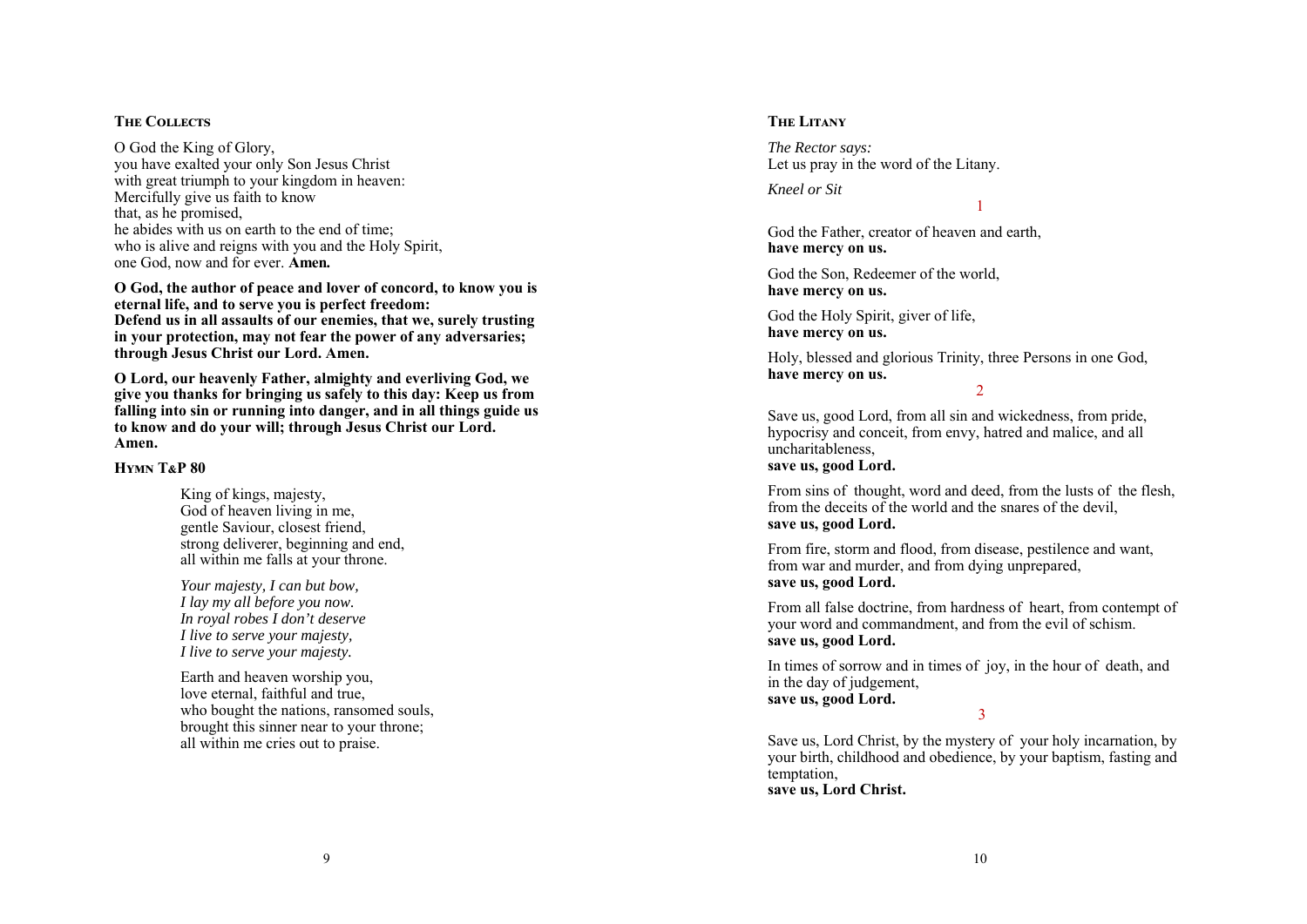By your ministry in word and work, by your mighty acts of power, and by your preaching of the kingdom, **save us, Lord Christ.**

By your agony and trial, by your cross and passion, and by your precious death and burial, **save us, Lord Christ.**

By your mighty resurrection, by your glorious ascension, and by your sending of the Holy Spirit, **save us, Lord Christ.**

#### 4

## FOR THE CHURCH

Hear us, good Lord: govern and direct your holy Church, fill it with love and truth, and grant it that unity which is your will. **hear us, good Lord.**

Give your Church courage to preach the gospel and to make disciples of all the nations. **hear us, good Lord.**

Give knowledge and understanding to bishops, priests and deacons, that by their life and teaching they may proclaim your word,

**hear us, good Lord.**

Give all people grace to receive your word and to bring forth the fruit of the Spirit, **hear us, good Lord.**

Bring all who have erred and are deceived into the way of truth, **hear us, good Lord.**

## FOR THE STATE

Guard and bless our rulers, especially Elizabeth our Queen, the Prime Minister Boris Johnson, the Secretary of State Brandon Lewis and the Government, all MLAs, also President Michael D Higgins, the Taoiseach Micheál Martin, Tánaiste Leo Varadkar and Government in the Republic, and grant that they may trust in you, and seek your honour and glory, **hear us, good Lord.**

Bless our country, and give grace, wisdom and understanding to all in authority, **hear us, good Lord.**

Bless the European Nations, and draw us closer to one another in justice and freedom, **hear us, good Lord.**

Bless those who administer the law, that they may uphold justice in honesty and truth, **hear us, good Lord.**

Bless and keep all who maintain peace and safety, **hear us, good Lord.**

Give to all nations unity, peace and concord, **hear us, good Lord.**

## FOR ALL PEOPLE ACCORDING TO THEIR NEEDS

Strengthen the faithful, comfort and help the faint-hearted, raise up those who fall, and drive out all evil, **hear us, good Lord.**

Support and encourage all who are in poverty, unemployment or distress, protect those whose work is dangerous, and keep in safety all who travel. **hear us, good Lord.**

Keep fathers, mothers and children united in their family life, and give them wisdom and strength in times of stress, **hear us, good Lord.**

Heal the sick, care for the old and lonely, and comfort the bereaved, **hear us, good Lord.**

Remember the poor who long to hear good news: give us the will to strengthen them through acts of generous love, **hear us, good Lord.**

Show your pity on victims of strife, on the homeless and the hungry, on prisoners, and on all who live in fear, **hear us, good Lord.**

Forgive our enemies, persecutors and slanderers, and turn their hearts, **hear us, good Lord.**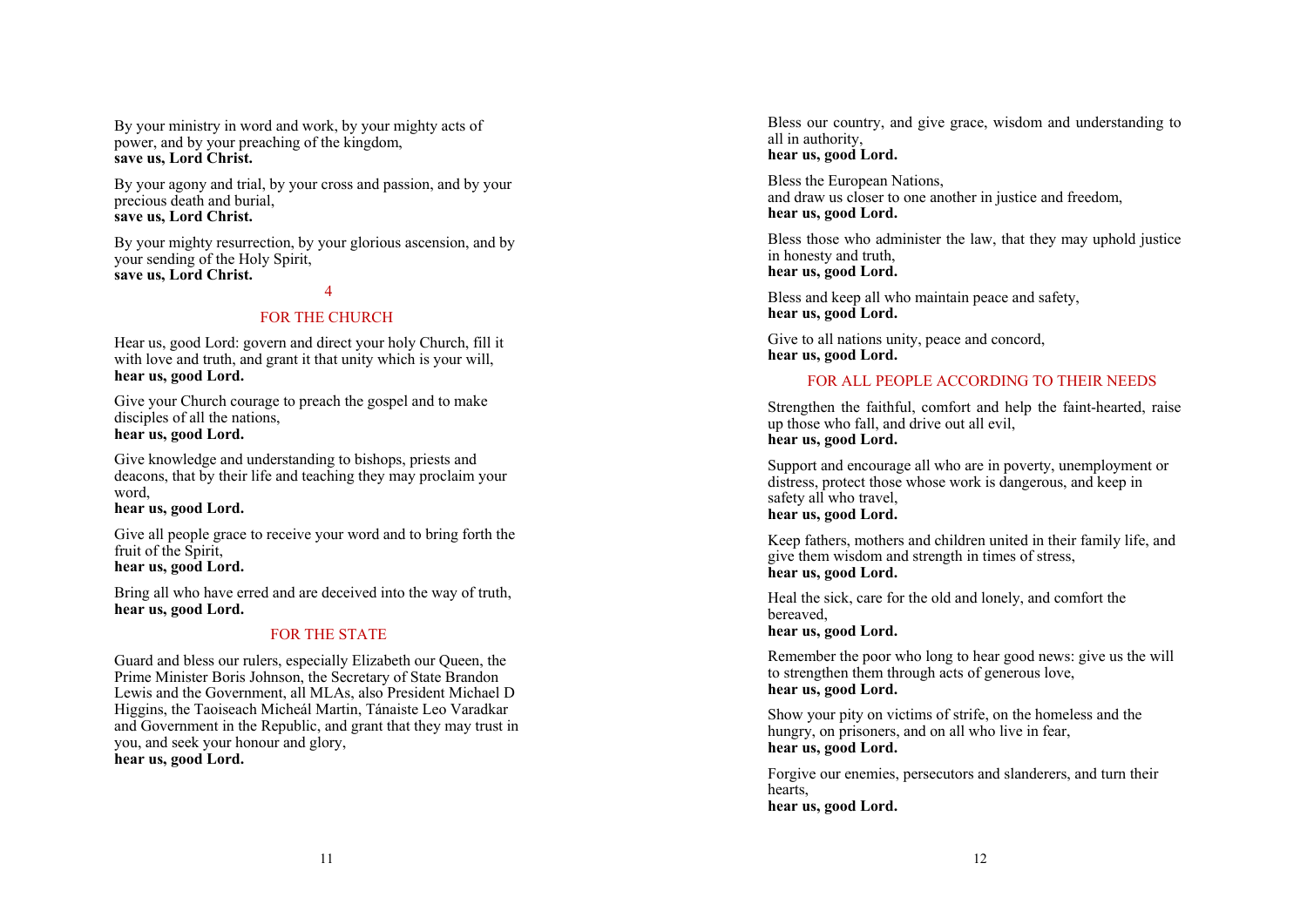Guide and direct all who influence others through the written or the spoken word, and inspire all who serve mankind in science, industry and art, **hear us, good Lord.**

Bless and keep all your people,

**hear us, good Lord.**

Teach us to use the resources of the earth to your glory, that all may share in your goodness and praise you for your loving kindness,

**hear us, good Lord.**

5

Saviour of the world, forgive our sins, known and unknown, things done, and left undone; grant us the grace of your Holy Spirit that we may amend our lives according to your holy word, and share with all your people the joys of your eternal kingdom.

Jesus, Lamb of God, **have mercy on us.**

Jesus, bearer of our sins, **have mercy on us.**

Jesus, Redeemer of the world, **give us your peace.**

## **HYMN CH 284**

The golden gates are lifted up, the doors are opened wide, the King of glory is gone in unto his Father's side.

Thou art gone up before us, Lord, to make for us a place, that we may be where now thou art, and see thee face to face.

And ever on our earthly path a gleam of glory lies; a light still breaks behind the cloud that veils thee from our eyes.

Lift up our hearts, lift up our minds, let thy pure grace be given, that, while we journey here below, our treasure be in heaven:

that, where thou art at God's right hand, our hope, our love may be: dwell in us now, that we may dwell for evermore in thee.

## **SERMON**<sup></sup> THE RECTOR

## **Hymn CH 259**

Christ triumphant, ever reigning, Saviour, Master, King! Lord of heaven, our lives sustaining, hear us as we sing:

*Yours the glory and the crown, the high renown, th'eternal name!*

Word incarnate, truth revealing, Son of Man on earth! Power and majesty concealing by your humble birth:

Suffering servant, scorned, ill-treated, victim crucified! Death is through the cross defeated, sinners justified:

Priestly King, enthroned for ever high in heaven above! Sin and death and hell shall never stifle hymns of love:

So, our hearts and voices raising through the ages long, ceaselessly upon you gazing, this shall be our song: Maranatha! $<sup>1</sup>$  Come, Lord, come.</sup>